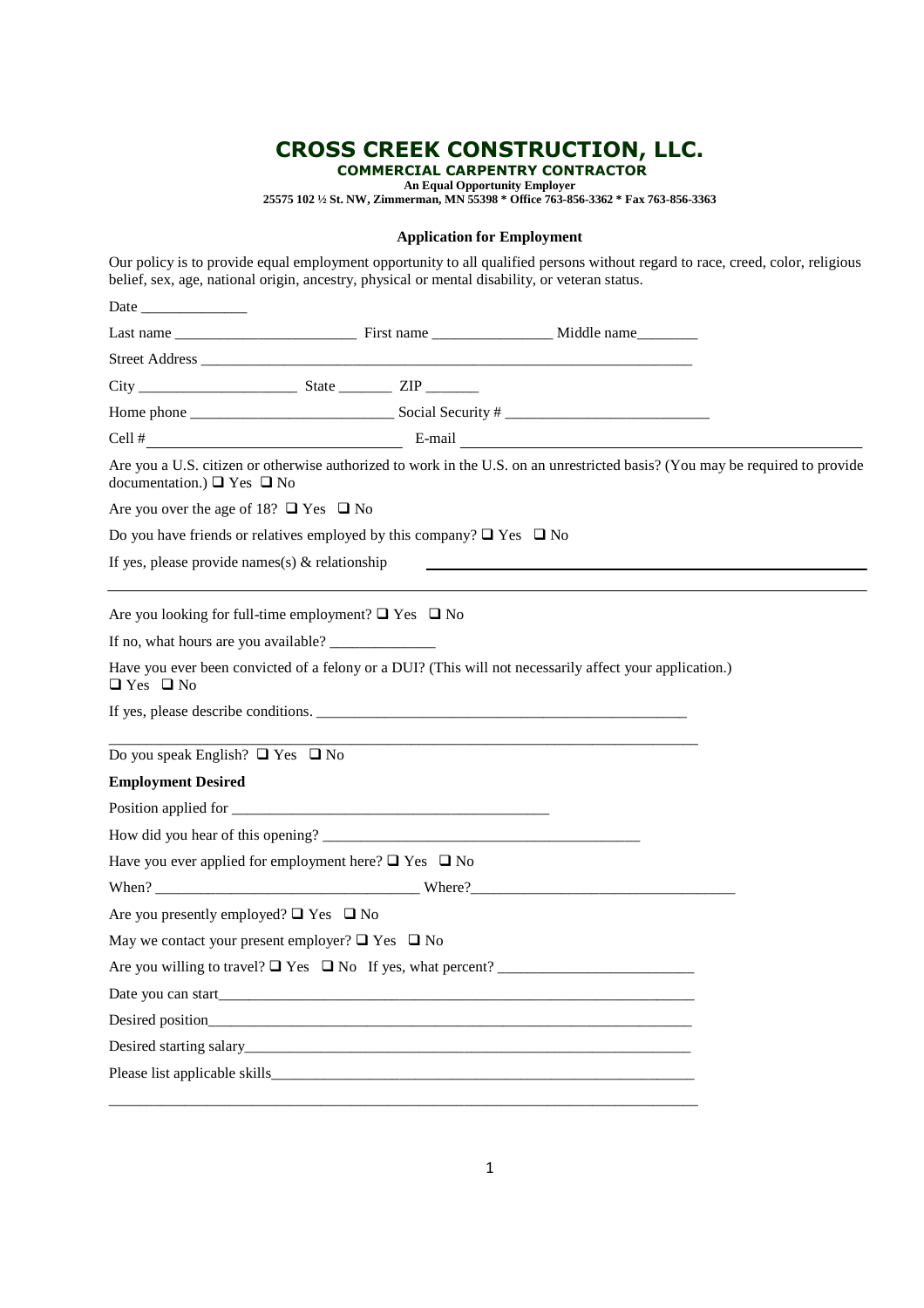## Education

| Year | Major | Degree                                                                                                               |
|------|-------|----------------------------------------------------------------------------------------------------------------------|
|      |       |                                                                                                                      |
|      |       |                                                                                                                      |
|      |       |                                                                                                                      |
|      |       |                                                                                                                      |
|      |       |                                                                                                                      |
|      |       |                                                                                                                      |
|      |       | In addition to your work history, are there are other skills, qualifications, or experience that we should consider? |

| <b>Employment History</b> (Start with most recent employer) |                                                                                                      |
|-------------------------------------------------------------|------------------------------------------------------------------------------------------------------|
|                                                             |                                                                                                      |
|                                                             |                                                                                                      |
|                                                             |                                                                                                      |
|                                                             |                                                                                                      |
|                                                             |                                                                                                      |
| May we contact? $\Box$ Yes $\Box$ No                        |                                                                                                      |
|                                                             |                                                                                                      |
|                                                             |                                                                                                      |
|                                                             |                                                                                                      |
|                                                             |                                                                                                      |
|                                                             | Date Started _________________ Starting Wage ________________ Starting Position ____________________ |
|                                                             |                                                                                                      |
|                                                             |                                                                                                      |
| May we contact? $\Box$ Yes $\Box$ No                        |                                                                                                      |
|                                                             |                                                                                                      |
|                                                             |                                                                                                      |
|                                                             |                                                                                                      |
|                                                             |                                                                                                      |
|                                                             | Date Started _________________ Starting Wage ________________ Starting Position ____________________ |
|                                                             |                                                                                                      |
|                                                             |                                                                                                      |
| May we contact? $\Box$ Yes $\Box$ No                        |                                                                                                      |
|                                                             |                                                                                                      |
|                                                             |                                                                                                      |